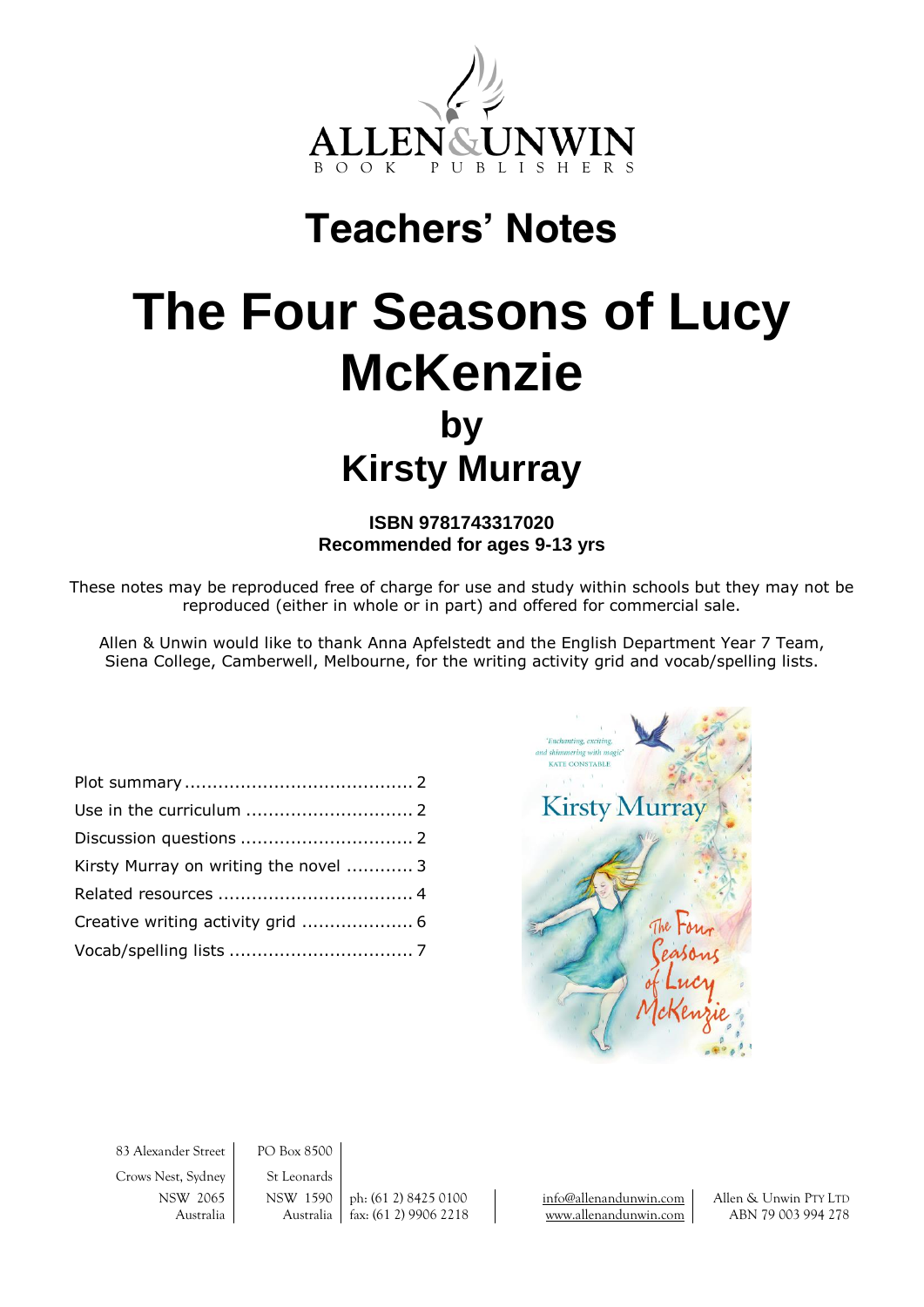## **PLOT SUMMARY**

After her sister's terrible accident, Lucy is sent to stay with her aunt in an old house in a hidden valley. At first, Lucy is lonely and scared. But one hot, dark night, Lucy hears a voice calling to her from deep inside one of the pictures painted straight on to the wall of the dining room. On the other side, Lucy meets three children who will change her life forever. In the painted world, April, Tom and the wild Jimmy Tiger introduce Lucy to a world of adventure. Racing horses through the bush, swimming in fast flowing rivers, battling bushfires and unearthing long forgotten secrets, Lucy discovers her true strength and a friendship that will last a lifetime.

This charming time-slip novel with a dash of bush adventure has the hallmarks of a classic Australian story. As author Kate Constable wrote: *Enchanting, exciting, and shimmering with magic, this is a gorgeous adventure from a master story-teller. I wanted to follow Lucy right through the wall.*

Kirsty Murray's novels for young people show a consistent interest in Australian history, art, women's and girls' experience and the secrets, disjunctions, providential coincidences and shared experience that make 'family'.

## **USE IN THE CLASSROOM**

Using *The Four Seasons of Lucy McKenzie* as a class text (Years 5-8) can lead to an in-depth study of:

**Themes:** family, growing up, fate/destiny, time, magic/art/nature, the role of women;

**Language:** the role of metaphor, symbol, colloquialisms – old and new slang;

**Literature:** different genres of writing including the time-slip novel, the family secret novel, the young-meets-old novel.

## **DISCUSSION QUESTIONS**

*1. "Lucy McKenzie," said Big, her voice soft with laughter. She gently pinched Lucy's cheek, as if she couldn't believe her eyes. 'There's no doubt you and I share a lot of history."* page 149*.*

In what ways do Lucy and Big 'share' a history?

2. Explain what you think Claire means when she says, *"'You've grown, Lucy-lu,' said Claire, smoothing Lucy's hair away from her face. You look so changed.' 'Different?' asked Lucy. 'No,' smiled Claire. 'Not different. More yourself. I think you're growing up to be just who you are meant to be."* page 195.

What incidents in the novel would support Claire's view of her sister?

- 3. Explain your understanding of metaphor and/or symbolism in relation to the following:
	- a) Lucy and April's hair being braided on page 39
	- b) The river flowing in the valley on page 189
- 4. The bluebird brooch mentioned on page 191"I had a different dream. I wanted to paint. It was hard to have both things back then." Page 153. Discuss how opportunities have changed for women today compared to women of Big's generation.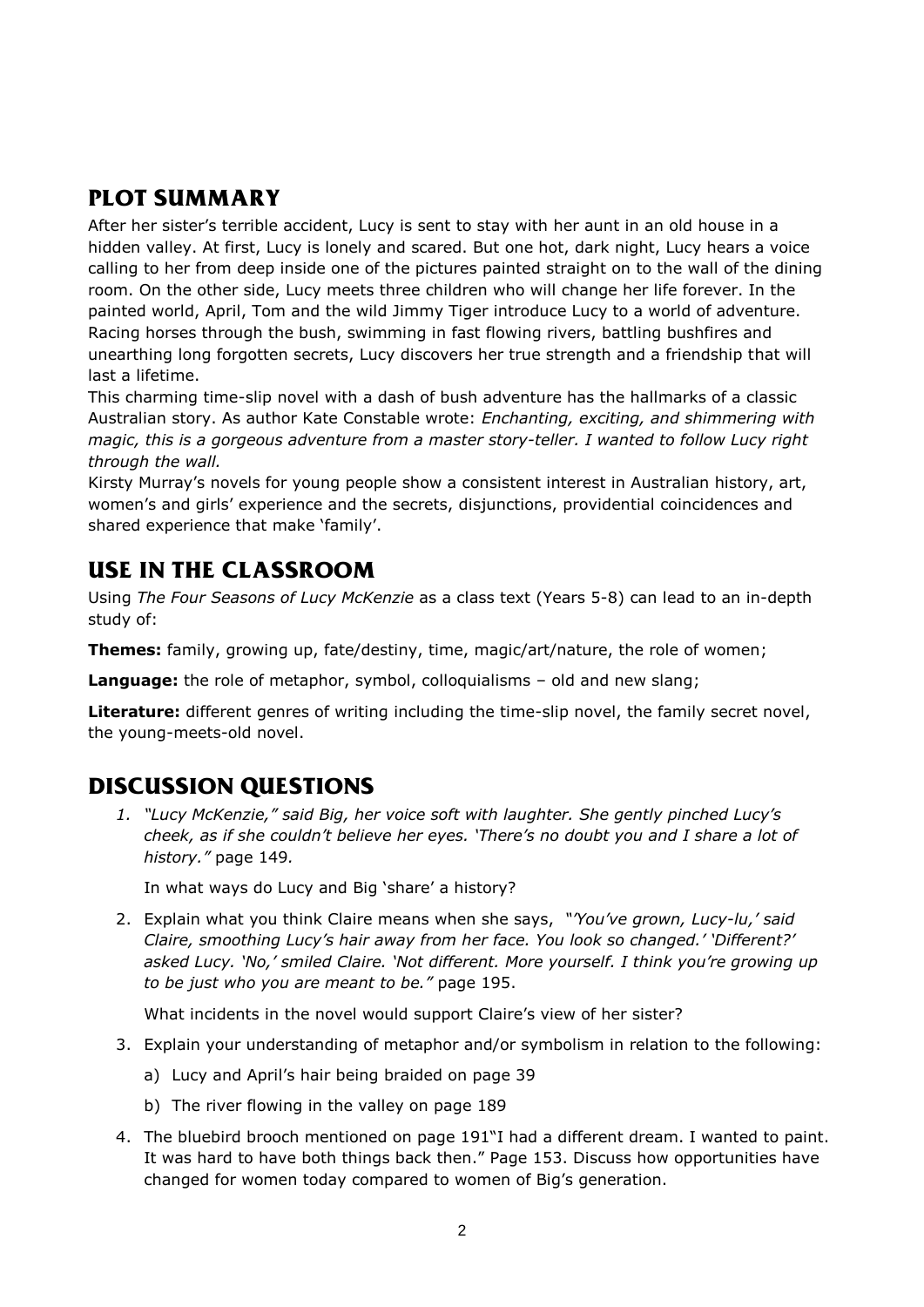- 5. *"…You mustn't try changing anything else. When I think of what might have happened to you! It's too dangerous. Dangerous magic."* page 154. Do you think Lucy should have gone back to save Tom's life?
- *6. "But all paintings have magic in them. If you look long enough, if you think deeply, you'll see what the painter saw and you'll understand the way they captured light and colour, captured a day, a moment, a tiny piece of time and held it with paint. That's true magic." Big to Lucy on page 198.*

What do you think Big means by describing paintings as 'true magic'. Choose your favourite painting and describe the 'true magic' found in it.

## **THE AUTHOR**

Kirsty Murray is the author of fourteen books for children and teenagers. Her novels have won and been shortlisted for numerous awards. Kirsty is an accomplished speaker and a superb promoter of books and creative writing at school gigs. She is constantly in demand at writers' festivals, libraries and schools in all sorts of places, from Melbourne to Perth, Ubud to India, and has participated in school events in Hong Kong, Singapore and the UK, as well. Many of her books have remained in print for 10+ years and are still used in classrooms. Her bestselling titles are *Market Blues* and *Bridie's Fire*.

#### **KIRSTY MURRAY ON WRITING THE FOUR SEASONS OF LUCY MCKENZIE**

Of all my novels, *The Four Seasons of Lucy McKenzie* is closest to my heart. It's deeply connected to my family and childhood. As my tenth novel, I felt I could incorporate many of the things I have learned about how story, place and character impact on a young reader. When I was a child, the majority of books I read were set in European landscapes. Consequently, I often felt a strange disassociation with Australian landscapes as it was so rare for me to see them reflected in the books that I loved. *The Four Seasons of Lucy McKenzie* is my love song to the Australian bush and its magic.

Both my grandmothers died when I was very small but I was blessed to have many dynamic aunts and great-aunts. I've long thought aunts and elderly women are shabbily treated in children's fiction. Elderly men are often portrayed as magical, powerful or poignant figures but elderly women are largely invisible, witches or just plain crabby. I love the character of 'Big' and it was a joy to craft the growth of her relationship with Lucy McKenzie.

#### **KIRSTY MURRAY ON WRITING IN THE TIME-SLIP GENRE**

Time-slip is a difficult narrative structure to impose on a book. I've studied it intensely as a form and have read countless time-slip novels that failed structurally because the author tried to use the time-slip device to simply show off the past. For a time-slip novel to succeed there has to be two parallel emotional narratives that are deeply interconnected so the threads of each story bind the novel into a single satisfying whole. When I wrote my last time-slip novel *Market Blues*, I swore I'd never write another time travel adventure – it was an exhausting novel to craft. But *The Four Seasons of Lucy McKenzie* was a book that seemed to write itself and each thread from the past was bound firmly to the present day. I like to think the pleasure in the writing was, in part, because this story has a big heart. It's a book about family, friendship, love and grief. It's also about the restorative and healing power of both art and nature.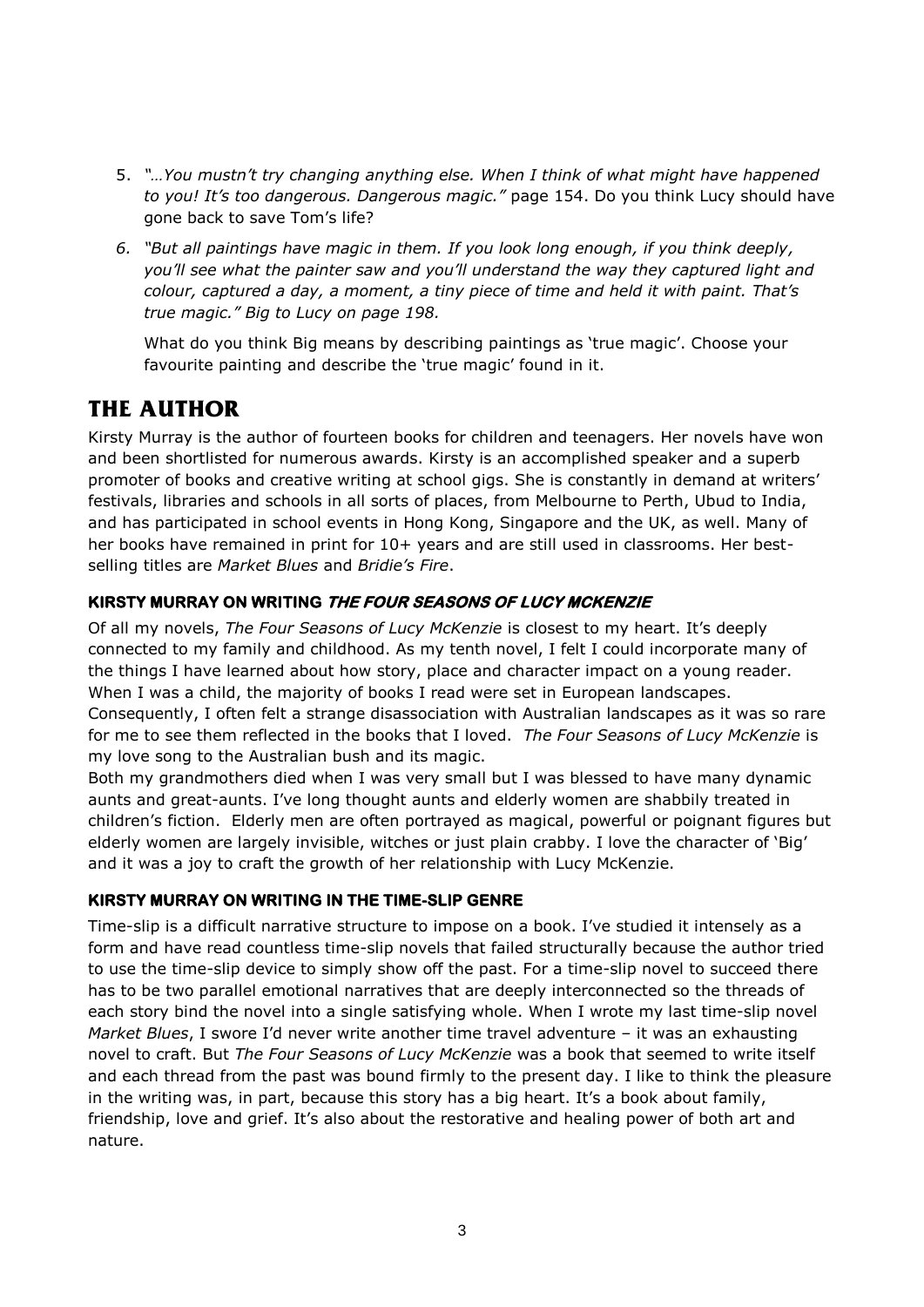#### **KIRSTY MURRAY ON THE TONE OF THE NOVEL**

In an era when children's and young adult fiction is becoming increasingly dark, I wanted to write a book for younger readers that was full of light. It's actually much harder to write light than dark. The author is always at risk of coming across as saccharine when trying to capture a moment of perfect happiness. But despite the challenges and difficulties that Lucy faces, her story is full of brightness. Even her name means 'light'. The fragment of a broken bluebird brooch that Lucy finds in the beginning of the book was more than a device to link her to the past. It was both a symbol and a promise that even in a dark time, nature, art and friendship can lend us wings and help restore our happiness.

## **RELATED RESOURCES**

#### **TIME-SLIP NOVELS**

**Murray, Kirsty.** *Market Blues***, 2001.** A timeslip adventure novel about a boy who goes busking at the market and finds himself transported back to a century ago.

**Constable, Kate.** *The Cicada Summer***, 2009.** Eloise doesn't speak, but can she see into the past? An exciting and atmospheric mystery, poignant and gripping at the same time, exploring themes of family, friendship and grief.

**Park, Ruth.** *Playing Beattie Bow***, 1980.** Australian classic set in The Rocks, Sydney, in the 1870s and 1970s. CBCA Book of the Year 1981.

**Uttley, Alison.** *A Traveller in Time***, 1939**. A child goes back into Derbyshire in the time of Mary, Queen of Scots. Penelope is sent to stay with her great-aunt in an old Derbyshire house where she discovers she can slip in and out of time.

**French, Jackie.** *Somewhere Around the Corner***, 1994**. A girl travels back to 1932, a time when Australia is in the grip of the Depression and finds a true friend and home.

**Garner, Alan.** *The Weirdstone of Brisingamen***, 1960**. Colin and Susan go back in time in the caves of Alderley Edge in Cheshire – crystal bracelet, and magic great wolf included.

**Wynne Jones, Diana.** *A Tale of Time City***, 1987.** A girl, Vivian Smith, is kidnapped while being evacuated from London during World War II, and is caught up in a struggle to preserve history.

**Stead, Rebecca.** *When You Reach Me***, 2009.** Bits and pieces in Miranda's life in New York City in 1978 mysteriously come together to reveal a surprising whole in which Miranda's favorite book, Madeline L'Engle's *A Wrinkle in Time*, figures prominently. The book won a Newbery Medal in 2010.

**King, Clive.** *Stig of the Dump***, 1962.** Travel to and from Stone Age England.

**Farmer, Penelope.** *Charlotte Sometimes***, 1969**. Charlotte, a schoolgirl at a boarding school, finds herself travelling back in time, where the students call her by a different name. Charlotte has a mystery to solve, but finds herself becoming increasingly trapped in the past.

[http://www.theguardian.com/childrens-books-site/2014/may/22/top-10-time-travel-books](http://www.theguardian.com/childrens-books-site/2014/may/22/top-10-time-travel-books-damian-dibben)[damian-dibben.](http://www.theguardian.com/childrens-books-site/2014/may/22/top-10-time-travel-books-damian-dibben) In this article in *The Guardian*, Damian Dibben discusses children's time-travel books and lists his top 10.

*The Lion, The Witch And The Wardrobe* by C S Lewis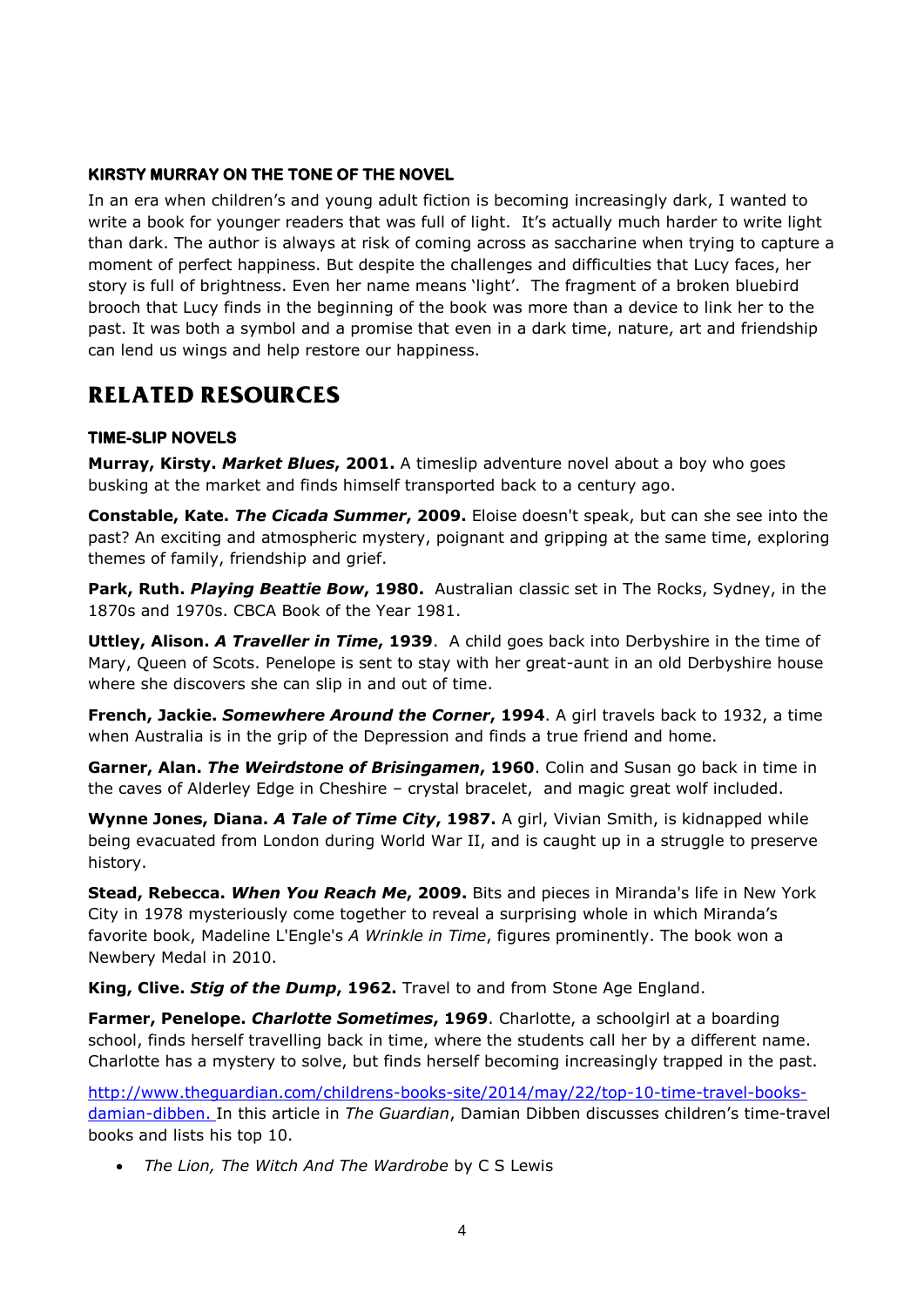- *Minority Report* by Philip K Dick
- *A Christmas Carol* by Charles Dickens
- *Jurassic Park* by Michael Crichton
- *A Connecticut Yankee in King Arthur's Court* by Mark Twain
- *A Wrinkle In Time* by Madeleine L'Engle
- *Harry Potter And The Prisoner Of Azkaban* by J K Rowling
- *The Time Machine* by H G Wells
- *Tom's Midnight Garden* by Phillippa Pearce
- *Percy Jackson And The Last Olympian* by Rick Riordan

Used in a Literature Circle, this selection of books (many of them classics) would provide ample fodder for debates about genre – some of these are also sci-fi or fantasy; some are historical; some bring ancient memes into the modern world. Students could nominate alternative books for their 'Top 10 time-travel books' and the class could vote for 'No. 1' on the Top 10.

#### **YOUNG-MEETS-OLD NOVELS**

**Nannestad, Katrina.** *The Girl Who Brought Mischief***, 2013.** In 1911, Inge Maria Jensen visits her grandmother on a remote Danish island. Inge is goodhearted but the conservative folk of Svaneke frown on her 'bad' behaviour. Gradually, Inge learns that Grandmother didn't get her nickname, 'Dizzy', for nothing and a deep bond is established between the two.

**Magorian , Michelle.** *Goodnight Mister Tom***, 1981.** An abused boy from London is evacuated to the country during World War II. In the care of Mister Tom, an elderly recluse, he experiences a new life of love and care. There is also a TV film version, 1998, Carlton Television, on YouTube.

**Konigsburg, E.L.** *From the Mixed-Up Files of Mrs. Basil E. Frankweiler***, 1967.** Won the Newberry Medal in 1968. Two film versions have been made, in 1973 and 1975.

**Bauer, Michael Gerard.** *The Running Man***, 2004.** A fourteen-year-old's world is changed when he is asked to draw a portrait of a Vietnam veteran.

#### **FAMILY SECRETS NOVEL**

**Condon, Bill.** *The Simple Things***, 2014.**

**Constable, Kate.** *Crow Country***, 2012.** Won the CBCA Book of the Year 2012.

#### **BUSH LIFE NOW AND IN THE PAST**

**Cox, David.** *The Road to Goonong***, 2011**, and *The Fair Dinkum War***, 2013**, and *Good Enough for a Sheep Station***, 2015.**

**Aldridge, James.** *The True Story of Lilli Stubeck,* **1984**. CBCA Book of the Year 1985. and *The True Story of Spit Macphee***, 1986.**

**Morgan, Michelle.** *Racing the Moon***, 2014.** Thirteen-year-old Joe Riley gets up to all sorts of mischief in this unsentimental portrait of Sydney during the Depression.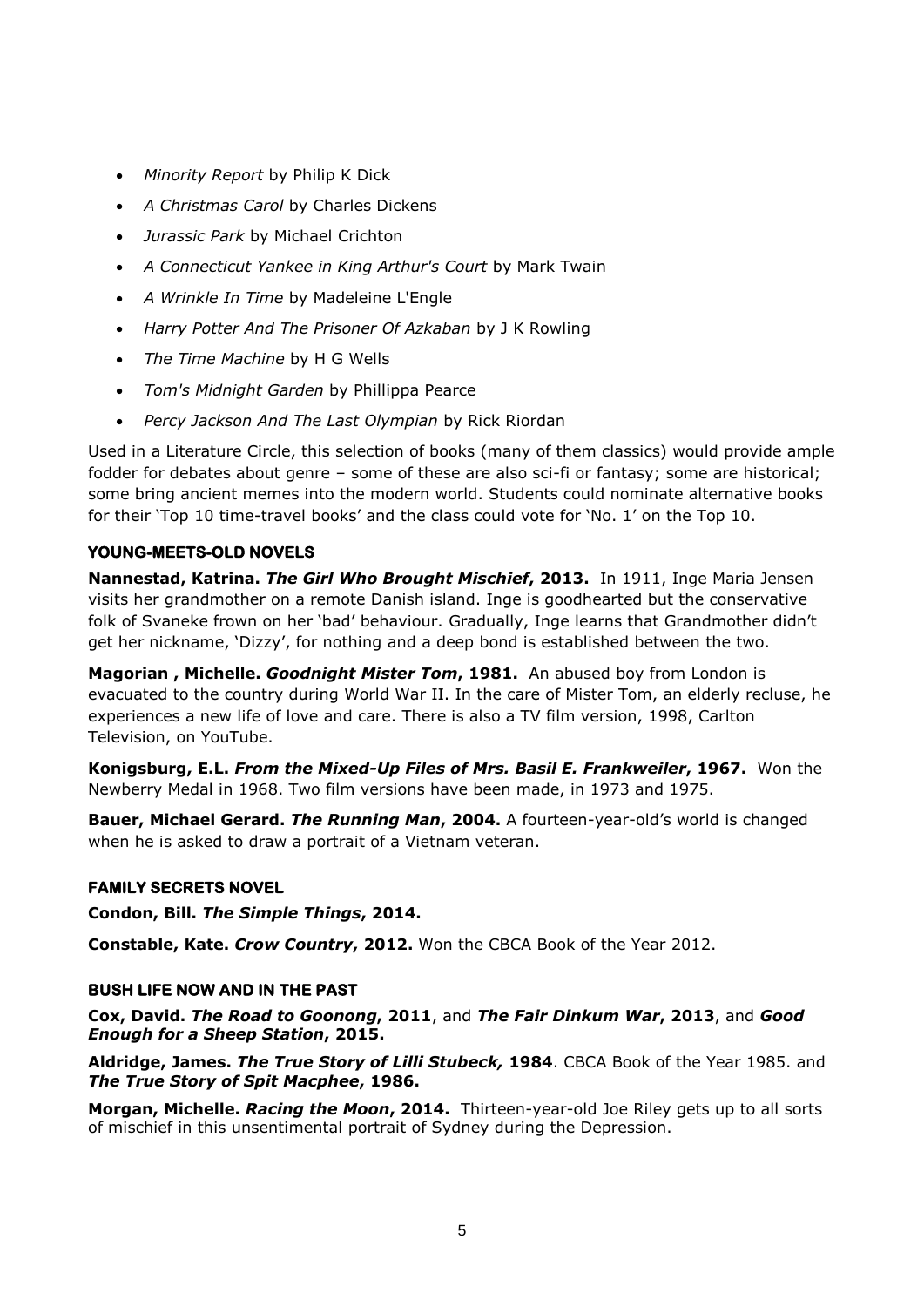## **The Four Seasons of Lucy McKenzie: Creative Writing Activity Grid Name: \_\_\_\_\_\_\_\_\_\_\_\_\_\_\_\_\_\_\_\_\_\_\_\_\_**

As part of your creative writing unit, you will complete a variety of writing activities. You must complete:

- 3 of the tasks that appear in bold (these must all be of approximately 300 words)
- 3 other tasks of your choice
- You must complete one task out of each column, as you complete a task please highlight it below so your teacher knows which tasks you are submitting.

|                                  | Remember                                                                                                                                                                    | Understand                                                                                                                                       | Apply                                                                                                                                                      | <b>Analyse</b>                                                                                                                              | Evaluate                                                                                                      | Design                                                                                                                                                           |
|----------------------------------|-----------------------------------------------------------------------------------------------------------------------------------------------------------------------------|--------------------------------------------------------------------------------------------------------------------------------------------------|------------------------------------------------------------------------------------------------------------------------------------------------------------|---------------------------------------------------------------------------------------------------------------------------------------------|---------------------------------------------------------------------------------------------------------------|------------------------------------------------------------------------------------------------------------------------------------------------------------------|
| Intrapersonal                    | In what ways are you like one<br>of the characters in the novel?<br>List and explain at least four<br>ways.                                                                 | Explain which character you<br>admire most in the novel.                                                                                         | If you met any of the<br>characters in the novel, what<br>questions would you ask of<br>them? (Create 10 questions.)                                       | Describe the last really<br>unusual thing to happen to<br>you. (100 words)                                                                  |                                                                                                               | Re-write a scene from the<br>novel from the point of view<br>of a character other than<br>Lucy.<br>(approx. 300 words)                                           |
| Picture / spatial                |                                                                                                                                                                             | Design a colour system to<br>classify the characters in the<br>novel.                                                                            |                                                                                                                                                            | Draw a map of the valley in<br>which Big lives, including<br>Avendale, the river, Pulpit<br>Rock and other locations/<br>features metioned. |                                                                                                               |                                                                                                                                                                  |
| Verbal / linguistic              | Write a character profile of a<br>character of your choice.                                                                                                                 | Write a summary of the plot<br>of the novel.<br>(approx 300 words)                                                                               | Pretend you are one of the<br>characters in the novel –<br>write a transcript of a phone<br>conversation with another<br>character. (approx. 300<br>words) | What are some turning<br>points in the novel? Choose<br>three and explain their<br>significance.<br>(approx. 350 words)                     | Take one turning point and<br>give it a different outcome.<br>Explain the impact on the rest<br>of the novel. | Outline the plot of a sequel<br>to the novel OR explain why<br>there is no need for a sequel.<br>(approx. 300 words)                                             |
| Logical /<br>mathematical        | Create a mnemonic to<br>remember major and minor<br>characters in the novel.                                                                                                |                                                                                                                                                  | Use a Venn Diagram to<br>compare Lucy / Alice / Claire                                                                                                     | Write a paragraph analysing<br>Big's motivations in the novel.<br>Why does she behave in the<br>way she does?                               | Comment on Big's decision to<br>stay at Avendale. Argue<br>whether or not it was the<br>correct decision.     | Create a believable alternate<br>conclusion to the novel. You<br>may change any detail you<br>like but it must be credible.<br>$\frac{1}{2}$ (approx. 300 words) |
| Interpersonal                    |                                                                                                                                                                             | Write a monologue explaining<br>the feelings of Lucy as her<br>Dad drives them out of<br>Avendale at the end of the<br>novel. (approx 300 words) |                                                                                                                                                            |                                                                                                                                             | What opinions would Big have<br>formed of people as a result of<br>her experiences in the novel?              |                                                                                                                                                                  |
| Naturalist<br>Musical / Rhythmic | Write a descriptive piece of<br>the house and the landscape<br>at Avendale. Emphasise the<br>shapes, colours, sounds and<br>atmosphere.<br>$\frac{1}{2}$ (approx 350 words) | Give animal labels to the main<br>characters of the novel.<br>Explain your choices.                                                              | Find a song that deals with one<br>of the events in the novel.<br>Explain the relationship of the<br>song to this event.                                   | Write about the role of<br>sound descriptions in the<br>novel.<br>(approx. 300 words)                                                       |                                                                                                               | Make a soundtrack album of<br>at least eight songs for the<br>novel. Explain each choice.                                                                        |

These tasks will form part of your ongoing assessment throughout the term.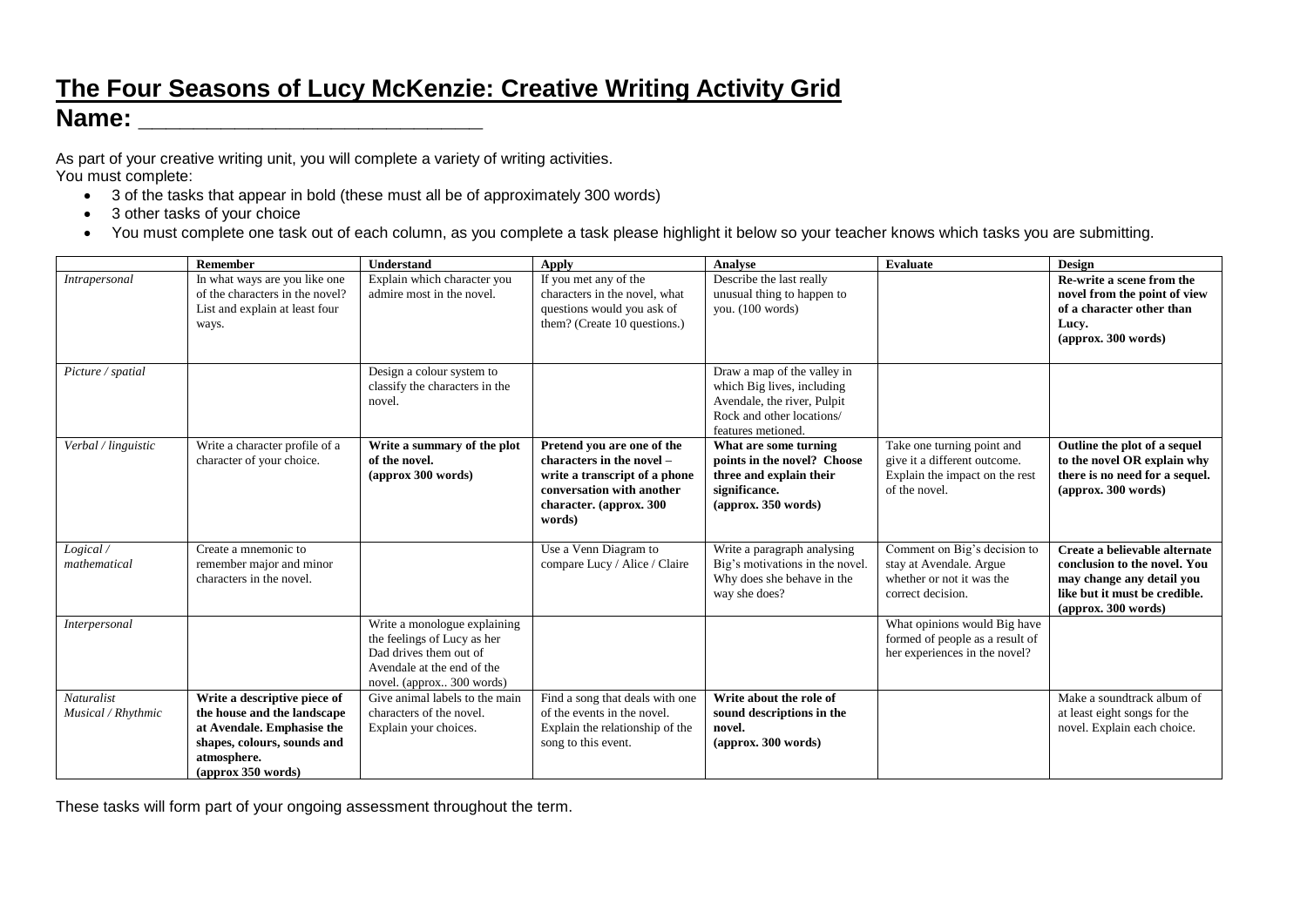## **VOCABULARY AND/OR SPELLING LISTS**

| <b>Chapter 1</b> | <b>The Road to Broken River</b> |
|------------------|---------------------------------|
| Plummet          |                                 |
| Min min          |                                 |
| Fusty            |                                 |
|                  | <b>Chapter 2 Outside-inside</b> |
| Sepia            |                                 |
| Gruff            |                                 |
| Estuary          |                                 |
| Dollop           |                                 |
| Seared           |                                 |
| Remote           |                                 |
| <b>Chapter 3</b> | <b>Wombat Shuffle</b>           |
| Hygienic         |                                 |
| Vixen            |                                 |
| Potpourri        |                                 |
| Crotchety        |                                 |
| Crevice          |                                 |
| <b>Chapter 4</b> | <b>Walking Through Walls</b>    |
| Shimmer          |                                 |
| Radiated         |                                 |
| Abruptly         |                                 |
|                  |                                 |
| Smattering       |                                 |
| <b>Chapter 5</b> | <b>Another Avendale</b>         |
| Reeled           |                                 |
| Canter           |                                 |
| Fandangle        |                                 |
| Gingerly         |                                 |
| <b>Tack</b>      |                                 |
| Prance           |                                 |
| <b>Chapter 6</b> | <b>April's Empire</b>           |
| Pulpit           |                                 |
| Makeshift        |                                 |
| Rummage          |                                 |
| Empire           |                                 |
| Glade            |                                 |
| Pledge           |                                 |
| Myth             |                                 |
| Sacred           |                                 |
| <b>Chapter 7</b> | <b>Water Sprites and Wattle</b> |
| Paddock          |                                 |

Sprites Doppelganger Coax Graze Dappled Flecks **Chapter 8 A Broken Wing** Vivid Astride Inferno Piffle Conjured Grief Contraption Jetty Craggy Bush Bashing Fissures **Chapter 9 Cooee!** Wicker sofa Evacuate Unnerving Figments Alert Cooee **Chapter 10 Lady Godivas** Wilted Scorched **Straggly** Cosmos Flared Pang Bounty Impenetrable Banshee Lures Ravine Brumbies Halo **Tucker**